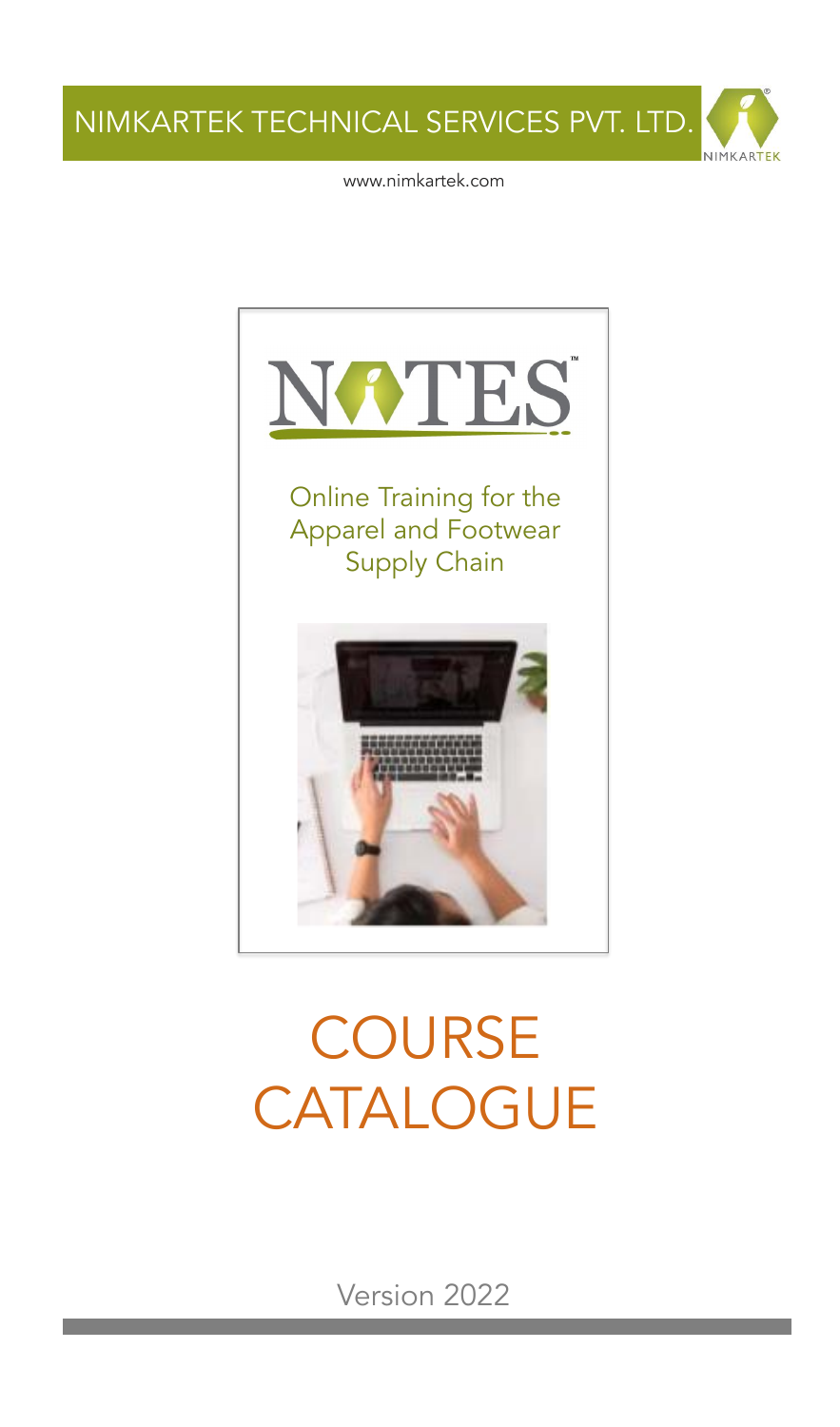



NimkarTek is a Training, Testing and Consultancy Company providing world class services to the Textile, Apparel, Leather and Footwear Supply Chain.

Our vision is to be a solutions provider and help the entire supply chain achieve the objectives of eco-compliance and chemical management through our services.

NimkarTek's 'NOTES' is a web-based platform offering online training on Restricted Substances, Chemical Management and Sustainability





NOTES is an Accredited Training Provider (ATP) of the ZDHC Academy Implementation Hub and an SAC Approved Higg FEM Trainer Body.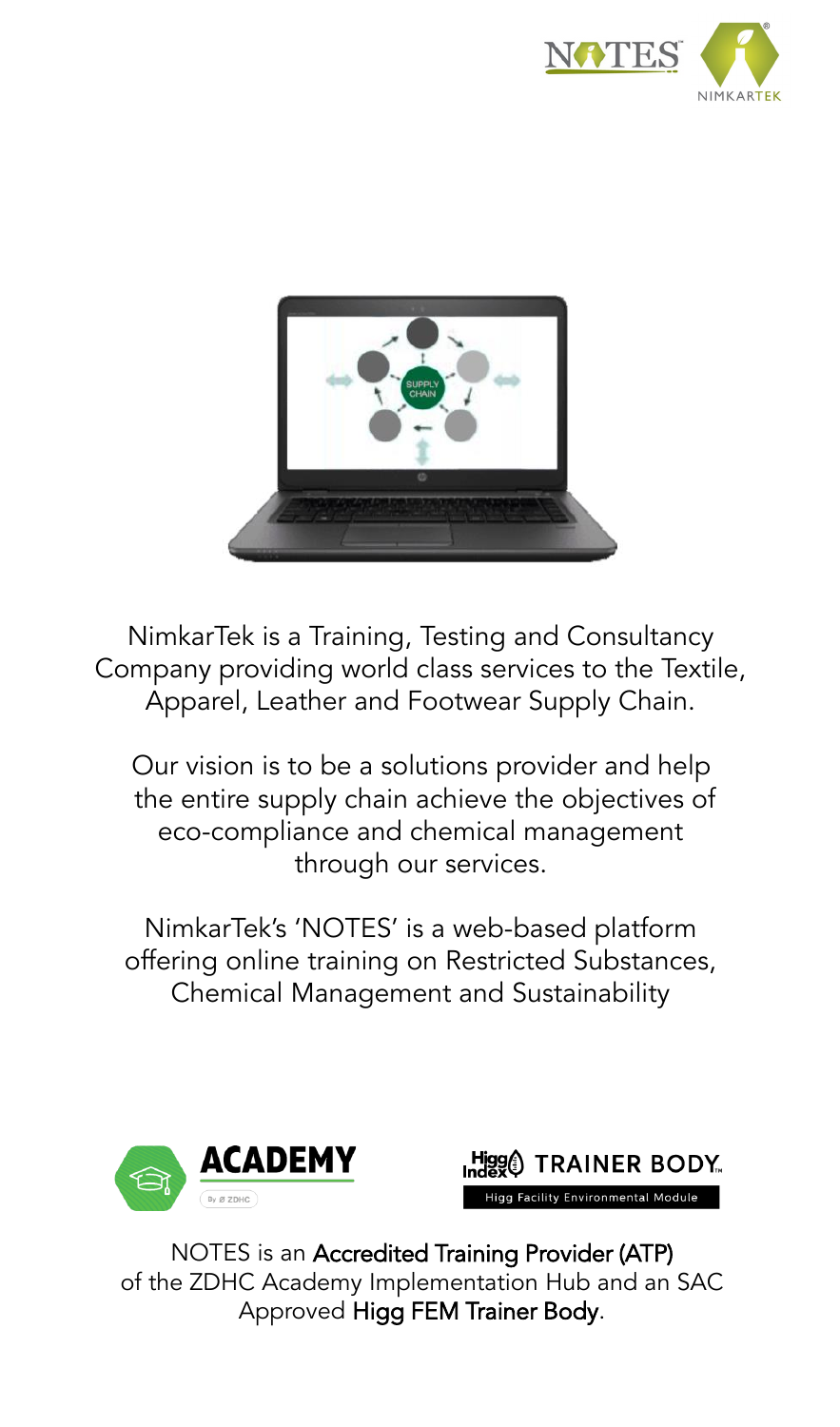

| <b>COURSES ON RESTRICTED SUBSTANCES</b> |                                                                |                                                                                                                                                                                                                                                                                                                     |                |                |  |
|-----------------------------------------|----------------------------------------------------------------|---------------------------------------------------------------------------------------------------------------------------------------------------------------------------------------------------------------------------------------------------------------------------------------------------------------------|----------------|----------------|--|
| Sr.<br>No.                              | Course                                                         | Details                                                                                                                                                                                                                                                                                                             | Price<br>(USD) | Price<br>(INR) |  |
| 1                                       | <b>Restricted</b><br>Substances in<br><b>Textiles</b>          | Definition, Purpose, Scope and Criteria<br>of Restricted Substances Lists (RSLs)<br>Structure and Terms in RSL<br>Definition, Purpose, Scope and Criteria<br>of MRSL<br>Terms and Limits used in MRSL<br>Overview of Restricted Chemical<br>Groups for their Chemistry, Harmful<br>Effects and Sources in Textiles. | 85             | 4,500          |  |
| $\overline{2}$                          | Testing<br>requirements<br>for RSL<br>Compliance               | Harmful substances in Textile<br>Impact on Health & Environment<br>Monitoring restricted substances across<br>the supply chain.<br>Testing for MRSLs & RSLs<br>Laboratory Requirements<br>$\bullet$<br>Factory Action plans for Inputs, Process<br>and Outputs                                                      | 85             | 4,500          |  |
| 3                                       | Implementing<br><b>Best Practices</b><br>for RSL<br>Compliance | Causes and effect of RSL Failures<br>Major RSL risk areas<br>Preventive actions for RSL failures<br>Root Cause analysis and Corrective<br>actions for RSL failures                                                                                                                                                  | 85             | 4,500          |  |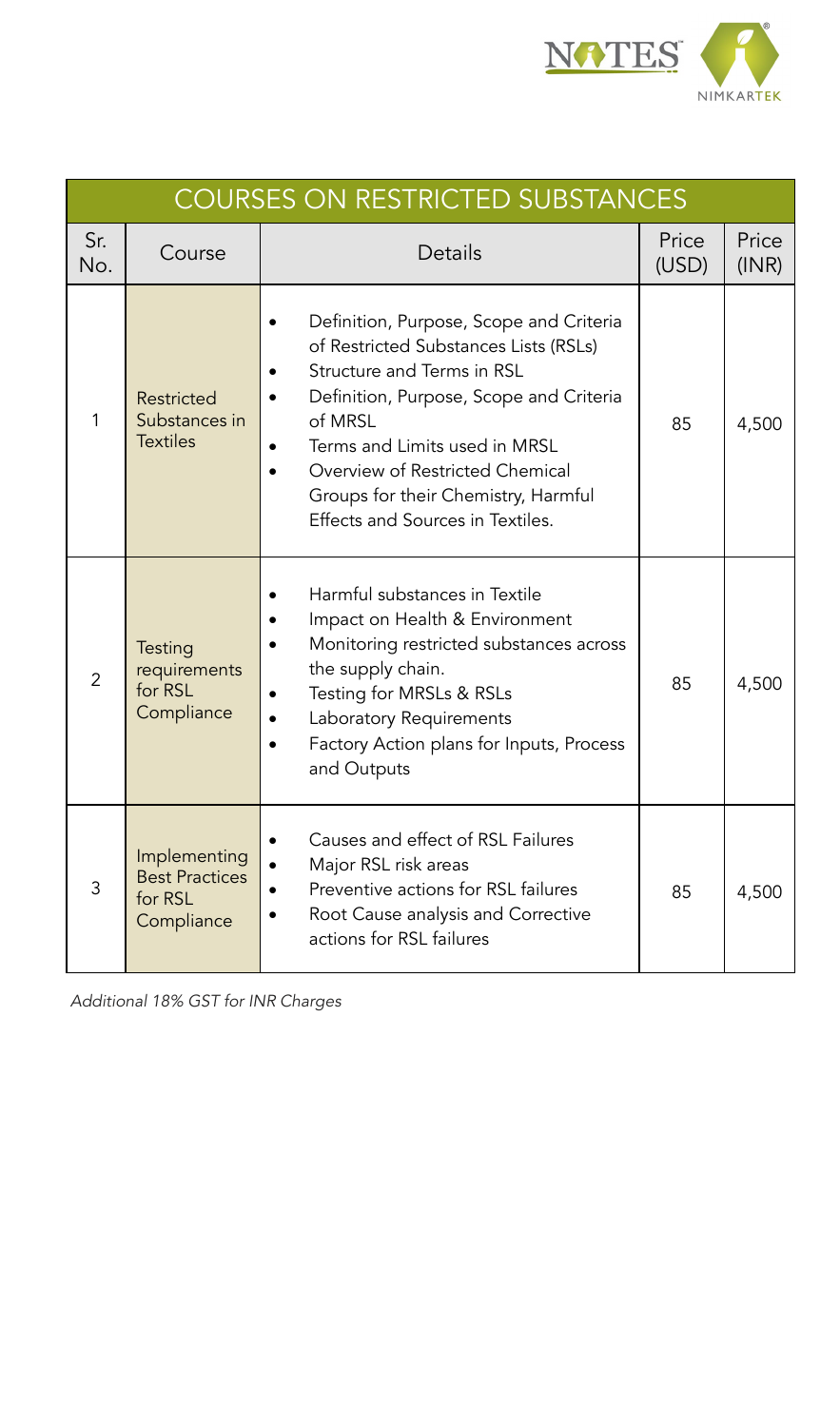

| <b>COURSES ON RESTRICTED CHEMICAL GROUPS</b> |                                       |                                                                                                                                                                                                                                |                |                |  |
|----------------------------------------------|---------------------------------------|--------------------------------------------------------------------------------------------------------------------------------------------------------------------------------------------------------------------------------|----------------|----------------|--|
| Sr.<br>No.                                   | Course                                | Details                                                                                                                                                                                                                        | Price<br>(USD) | Price<br>(INR) |  |
| 1.                                           | Understanding<br><b>APEOs</b>         | Background & Chemistry of APEOs<br>Sources of APEOs in textile<br>Global Restrictions on APEOs<br>RSL & MRSL Compliance<br>Strategies for APEO Elimination<br><b>Factory Action Plans</b><br>Root Cause and Corrective Actions | 85             | 4,500          |  |
| 2.                                           | Properties and<br>usage of APEO       | Application & types of Surfactants<br>Properties and uses of APEOs<br>$\bullet$<br>Introducing APEOs<br>$\bullet$<br><b>APEO Alternatives</b>                                                                                  | 85             | 4,500          |  |
| 3.                                           | Fundamentals<br>of PFCs               | Background & Uses of PFCs<br>Evaluation of oil and water-repellent<br>finishes<br>Global Legislations related to PFC use<br>$\bullet$<br>Concerns and restrictions on PFCs<br>Safer alternatives                               | 85             | 4,500          |  |
| 4.                                           | Understanding<br><b>Banned Amines</b> | Introduction, Sources, Chemistry, and<br>Scope of Banned Amines<br><b>Global Regulations</b><br>RSL/MRSL requirements<br>Laboratory Sampling, Testing and<br>interpreting test reports<br>Factory Action Plans for compliance  | 85             | 4,500          |  |
| 5.                                           | <b>Fundamentals</b><br>of Phthalates  | What are Phthalates?<br>Sources and Concerns<br>Global restrictions on Phthalates<br>Systems for Phthalate failures<br>Safer Alternative chemicals                                                                             | 85             | 4,500          |  |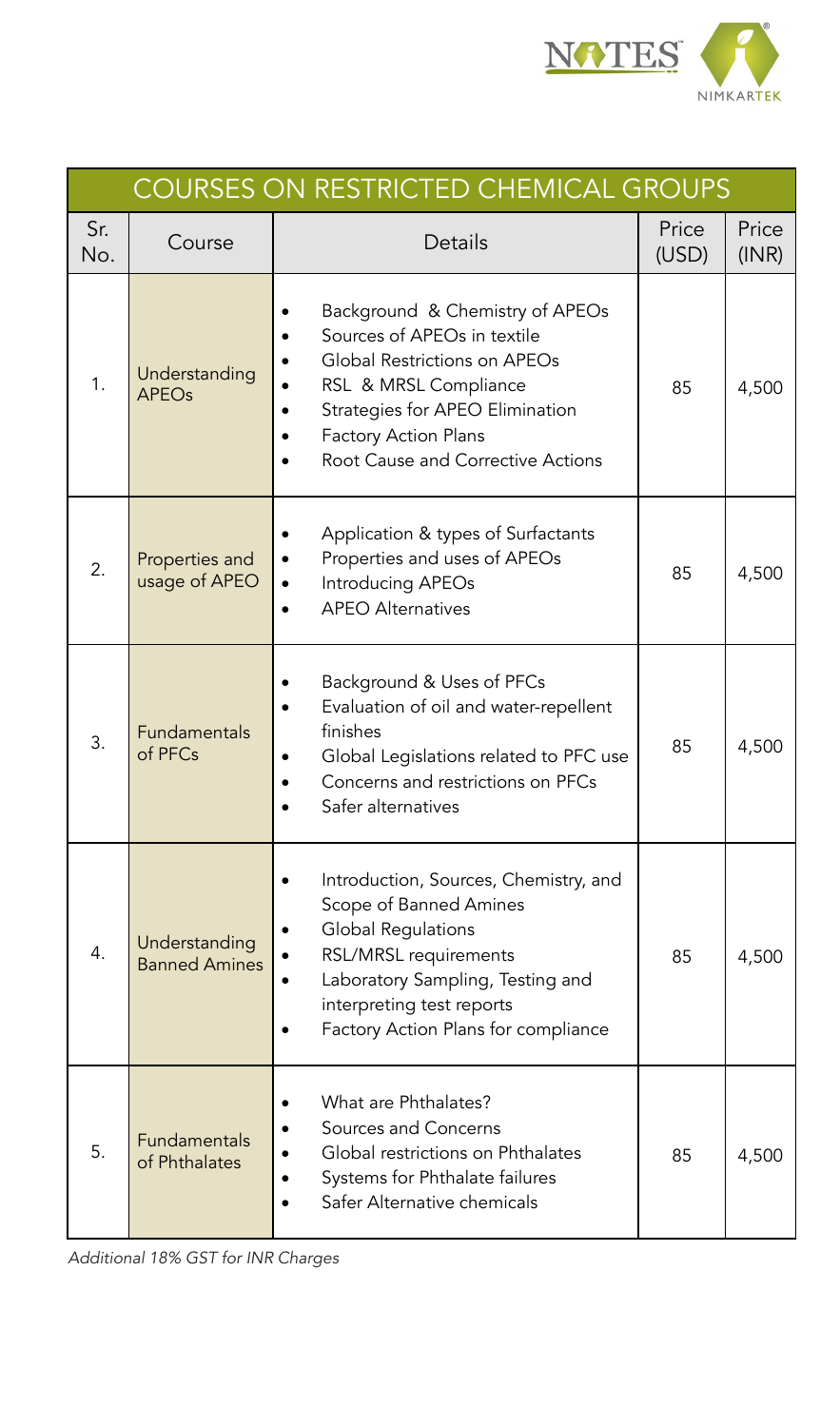

| <b>COURSES ON CHEMICAL MANAGEMENT</b> |                                                     |                                                                                                                                                                                                                                        |                |                |  |
|---------------------------------------|-----------------------------------------------------|----------------------------------------------------------------------------------------------------------------------------------------------------------------------------------------------------------------------------------------|----------------|----------------|--|
| Sr.<br><b>No</b>                      | Courses                                             | Details                                                                                                                                                                                                                                | Price<br>(USD) | Price<br>(INR) |  |
| 1.                                    | Understanding<br><b>Safety Data</b><br><b>Sheet</b> | Background, Purpose and Scope of<br>$\bullet$<br>Safety Data Sheets<br>Guidelines for authoring SDS<br>Globally Harmonized System (GHS)<br>Understanding 16 SDS Sections<br>Interpretating SDS for Chemical Mgmt                       | 85             | 4,500          |  |
| 2.                                    | Chemical<br>management<br>systems for<br>compliance | Introduction to Restricted Substances<br>Chemical management Systems<br>Key Elements of CMS<br>Screening Input Chemicals, Raw<br>$\bullet$<br>materials and End Articles<br>Continuous Improvement - Training,<br><b>RCAs and CAPs</b> | 85             | 4,500          |  |
| 3.                                    | Chemical<br>safety at the<br>workplace              | Sources of hazards in textile<br>Types of hazards<br>Identification of Hazards and Risks<br>GHS classification of hazards<br>$\bullet$<br>Hazard communication<br>Good house-keeping: Storage, PPE,<br>Emergency Response and Disposal | 85             | 4,500          |  |
| 4.                                    | <b>Fundamentals</b><br>of wastewater<br>management  | Need for Wastewater Management<br><b>Fundamentals of Wastewater</b><br>Management<br>Wastewater treatment process<br><b>ZDHC Output Management</b><br>(Wastewater and sludge)<br>Monitoring of Wastewater for<br>compliance.           | 85             | 4,500          |  |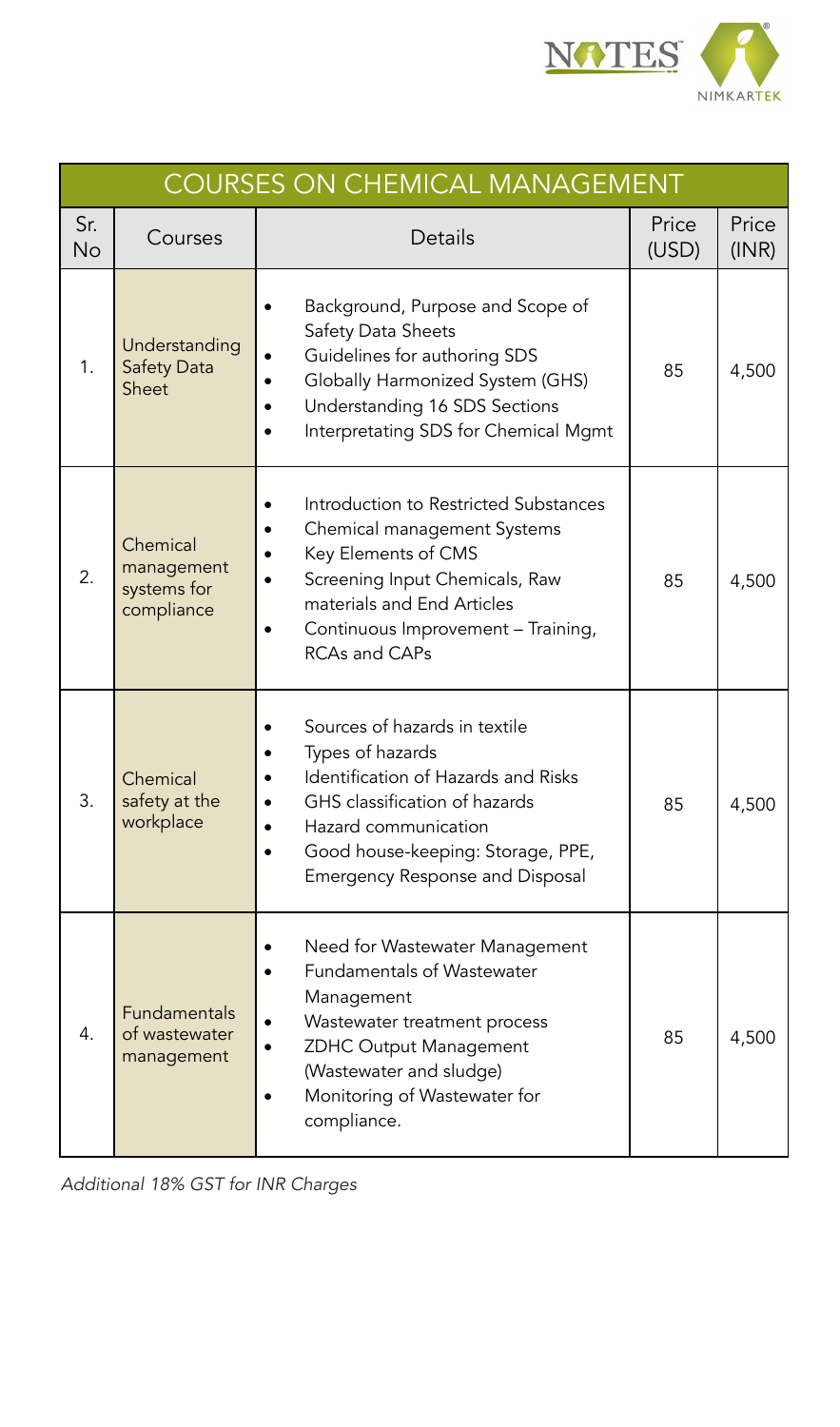

| <b>MODULES ON CHEMICAL MANAGEMENT</b> |                                               |                                                                                                                                                                                                                                                                                                                                                       |                |                |  |  |
|---------------------------------------|-----------------------------------------------|-------------------------------------------------------------------------------------------------------------------------------------------------------------------------------------------------------------------------------------------------------------------------------------------------------------------------------------------------------|----------------|----------------|--|--|
| Sr.<br><b>No</b>                      | Courses                                       | Details                                                                                                                                                                                                                                                                                                                                               | Price<br>(USD) | Price<br>(INR) |  |  |
| 1.                                    | Chemical<br>Management-<br>Process<br>Control | Implementing Process control for<br>successful chemical management<br>Document and Record Control<br>Maintaining an Incident and Non-<br>compliance Management systems<br>Conducting Root cause and<br>$\bullet$<br>developing Corrective Action Plan is<br>case of failures<br>Good Practices for general<br>maintenance and housekeeping            | 85             | 4,500          |  |  |
| 2.                                    | Chemical<br>management-<br>Assessment         | Identifying and monitoring various<br>regulatory requirements such as<br>chemical restrictions and<br>environmental permits<br>Relation between Chemical Hazards<br>and Risks<br>Establishing parameters to assess<br>health and safety at your facility<br>Raw Material and Chemical Suppliers<br>evaluation for good Chemical<br>Management Systems | 85             | 4,500          |  |  |
| 3.                                    | Chemical<br>Storage                           | <b>Types of Chemical Storage Facilities</b><br>Chemical storage based on their<br>compatibility with other Chemicals<br>Safety Requirements in a Chemical<br>Storage Area<br>Implementing Best Practices in<br><b>Chemical Store</b><br>Hazard Identification in chemical<br>products to plan appropriate<br>precautionary measures for Storage       | 85             | 4,500          |  |  |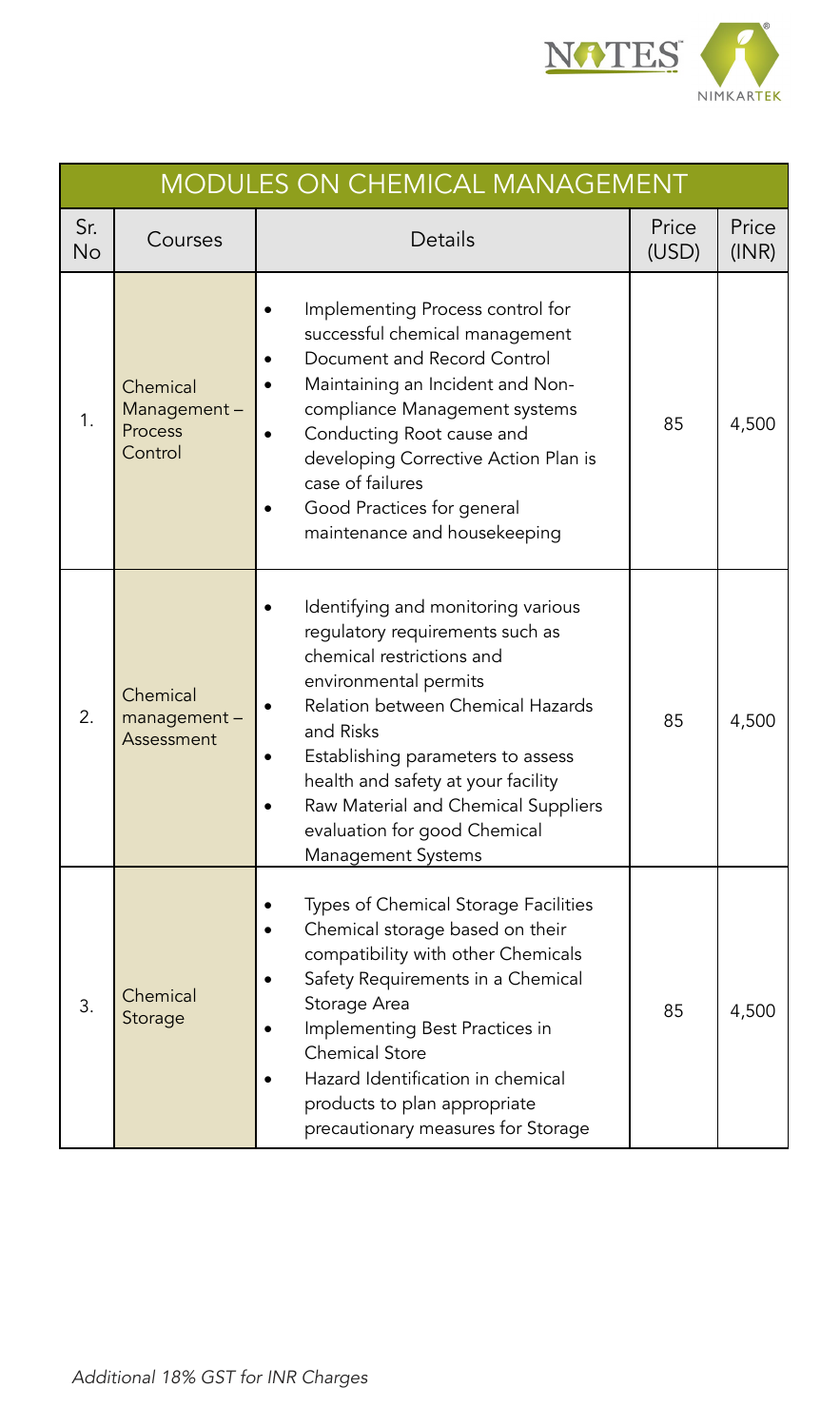

|                  | <b>MODULES ON CHEMICAL MANAGEMENT</b>             |                                                                                                                                                                                                                                                                                                 |                |                |  |  |
|------------------|---------------------------------------------------|-------------------------------------------------------------------------------------------------------------------------------------------------------------------------------------------------------------------------------------------------------------------------------------------------|----------------|----------------|--|--|
| Sr.<br><b>No</b> | Courses                                           | Details                                                                                                                                                                                                                                                                                         | Price<br>(USD) | Price<br>(INR) |  |  |
| 4.               | <b>CMS</b><br>Continuous<br>Improvement           | Implementing a CMS Performance<br>Review at your facility<br>Types of audits, and their importance<br>Planning a training program for internal<br>and external stakeholders                                                                                                                     | 85             | 4,500          |  |  |
| 5.               | Setting up a<br>Chemical<br><b>Inventory List</b> | The purpose and benefits of<br>maintaining a comprehensive Chemical<br>Inventory List<br>ZDHC Foundational, Progressive and<br>Aspirational Level Chemical Inventory<br>Lists<br>Details to be covered in a Chemical<br>Inventory List<br>Role of SDS in filling the Chemical<br>Inventory List | 85             | 4,500          |  |  |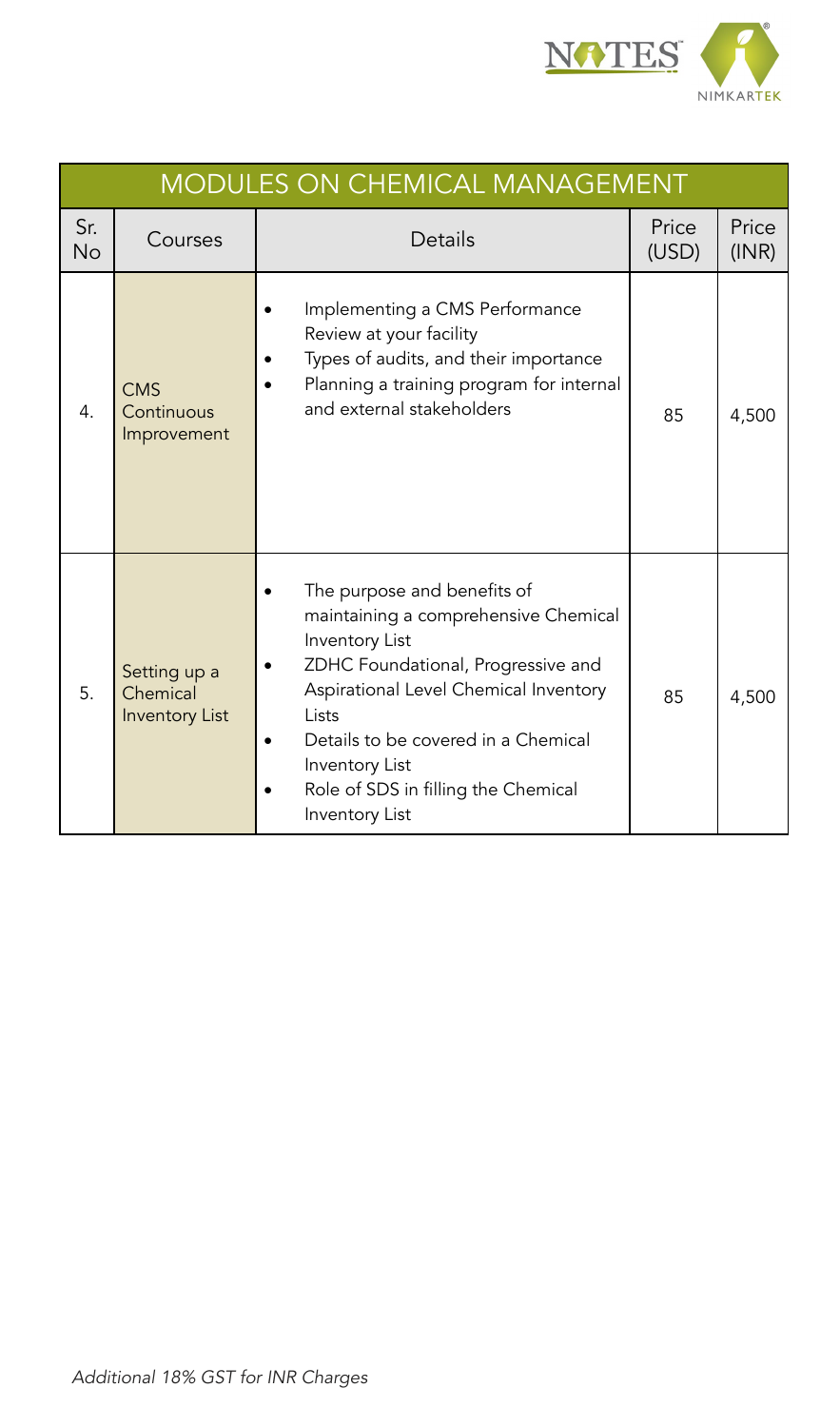

| <b>COURSES ON GENERAL TOPICS</b> |                                                          |                                                                                                                                                                                                                                                                    |                |                |
|----------------------------------|----------------------------------------------------------|--------------------------------------------------------------------------------------------------------------------------------------------------------------------------------------------------------------------------------------------------------------------|----------------|----------------|
| Sr.<br>No.                       | Courses                                                  | Details                                                                                                                                                                                                                                                            | Price<br>(USD) | Price<br>(INR) |
| 1.                               | <b>Basics of</b><br>textile fibers<br>and<br>Colorations | Classification of Fibres and Dyes<br><b>Dyeing and Printing Process</b><br>Theory of Colors: Terms and<br>Definitions, Metamerism, Color<br>fastness, etc.                                                                                                         | 85             | 4,500          |
| 2.                               | Global<br>legislations on<br>chemicals in<br>textile     | Need for Chemical Legislations<br>Legislations in the USA, EU, Korea<br>$\bullet$<br>and Taiwan and other countries                                                                                                                                                | 85             | 4,500          |
| 3.                               | <b>Business Case</b><br>for chemical<br>compliance       | Chemical Management: Need<br>Impact of NGO Campaigns-<br>Е<br>Greenpeace Detox and the ZDHC<br>Recent Global developments in<br>П<br>Chemical Management - ZDHC, SAC<br>and the Higg Index 3.0                                                                     | 85             | 4,500          |
| 4.                               | <b>Basics of Eco-</b><br>Terms and<br>concepts           | General Terms used in Ecology<br>Terms and Concepts used in<br>Chemical Management documents-<br>Toxicity, Hazardous and Dangerous<br>substances, Hazards, CMR, Endocrine<br>Disruptors, PBT etc.<br>Terms and Units of measurement -<br>Mg/Kg, Mg/L, BOD COD; TSS | 85             | 4,500          |
| 5.                               | <b>Auditing Skills</b>                                   | Types of audits<br>Introduction of ISO 19011<br>General skills, competencies and<br>responsibilities of an auditor<br>Steps in an Audit Process<br>How to conduct an audit for Chemical<br><b>Management Systems</b>                                               | 85             | 4,500          |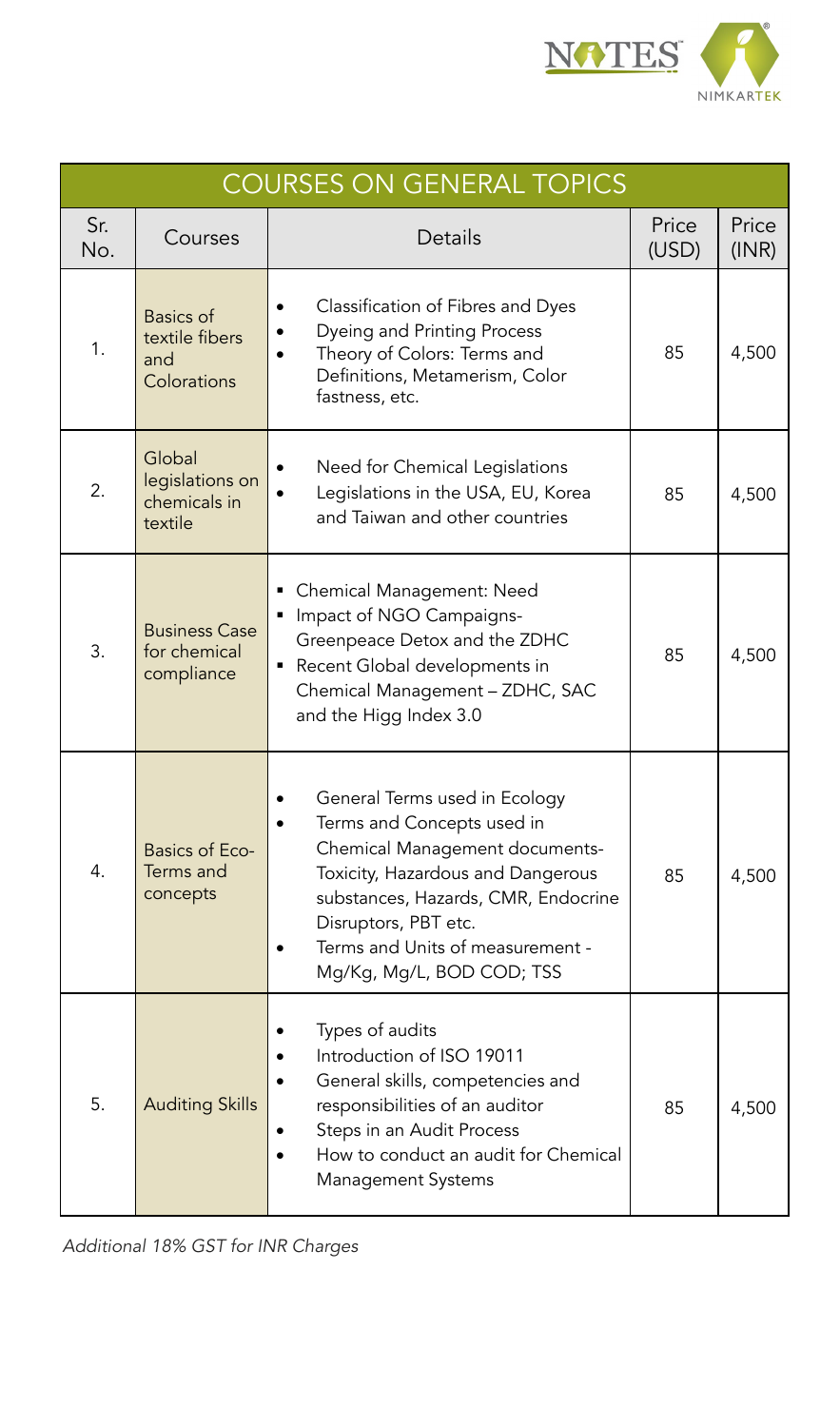

# ZDHC ACADEMY COURSES

| <b>TRAINING COURSES</b> |                                                      |                                                                                                                                                                                                                                                                                                                                                                                                                                                       |                |                |
|-------------------------|------------------------------------------------------|-------------------------------------------------------------------------------------------------------------------------------------------------------------------------------------------------------------------------------------------------------------------------------------------------------------------------------------------------------------------------------------------------------------------------------------------------------|----------------|----------------|
| Sr.<br>No.              | Course                                               | Details                                                                                                                                                                                                                                                                                                                                                                                                                                               | Price<br>(USD) | Price<br>(INR) |
| 1.                      | <b>ZDHC</b><br><b>CMS TIG</b><br>Training<br>Program | 9 courses on the TIG Document -<br>Introduction to Chemical Management<br>1.<br>and the ZDHC Program<br>2. Policy and Strategy<br>Interpreting Safety Data Sheets (SDS)<br>3.<br>4. Conducting Assessments<br>5. Health and Safety<br>6. Chemical Inventory<br>7. Storage and Handling<br>8. Output Management<br>9. Process Control and Continuous<br>Improvement                                                                                    | 250            | 16,000         |
| 2.                      | <b>ZDHC</b><br>Top 10 Issues                         | 5 courses on -<br>Internal Purchasing Policy for Chemical<br>Compliance<br>Chemical Management Team<br>Documentation, Permits and Verifications<br>$\bullet$<br>Understanding the ZDHC MRSL<br>$\bullet$<br>Chemical Inventory<br>$\bullet$<br>Chemical Separation and segregation<br>$\bullet$<br>Storage and On-site Management<br>General Training in Chemical<br>Management<br>PPE implementation and maintenance                                 | 210            | 15,000         |
| 3.                      | <b>ZDHC</b><br>Wastewater<br>Management              | $3$ courses on $-$<br>Course 1:<br>٠<br>Introduction to ZDHC<br><b>ZDHC Standards and Guidelines</b><br><b>ZDHC Wastewater Guidelines</b><br>Course 2:<br>$\bullet$<br>Sampling Requirements<br>Wastewater<br>Testing<br>and<br>Reporting<br>Root<br>Cause<br>Analysis<br>and<br>Corrective Action Plans (CAPs)<br>Course 3:<br>Effluent Treatment Plant (ETP)<br>Management<br>Environmental Impact Mitigation<br><b>Measures</b><br>Call for Action | 210            | 15,000         |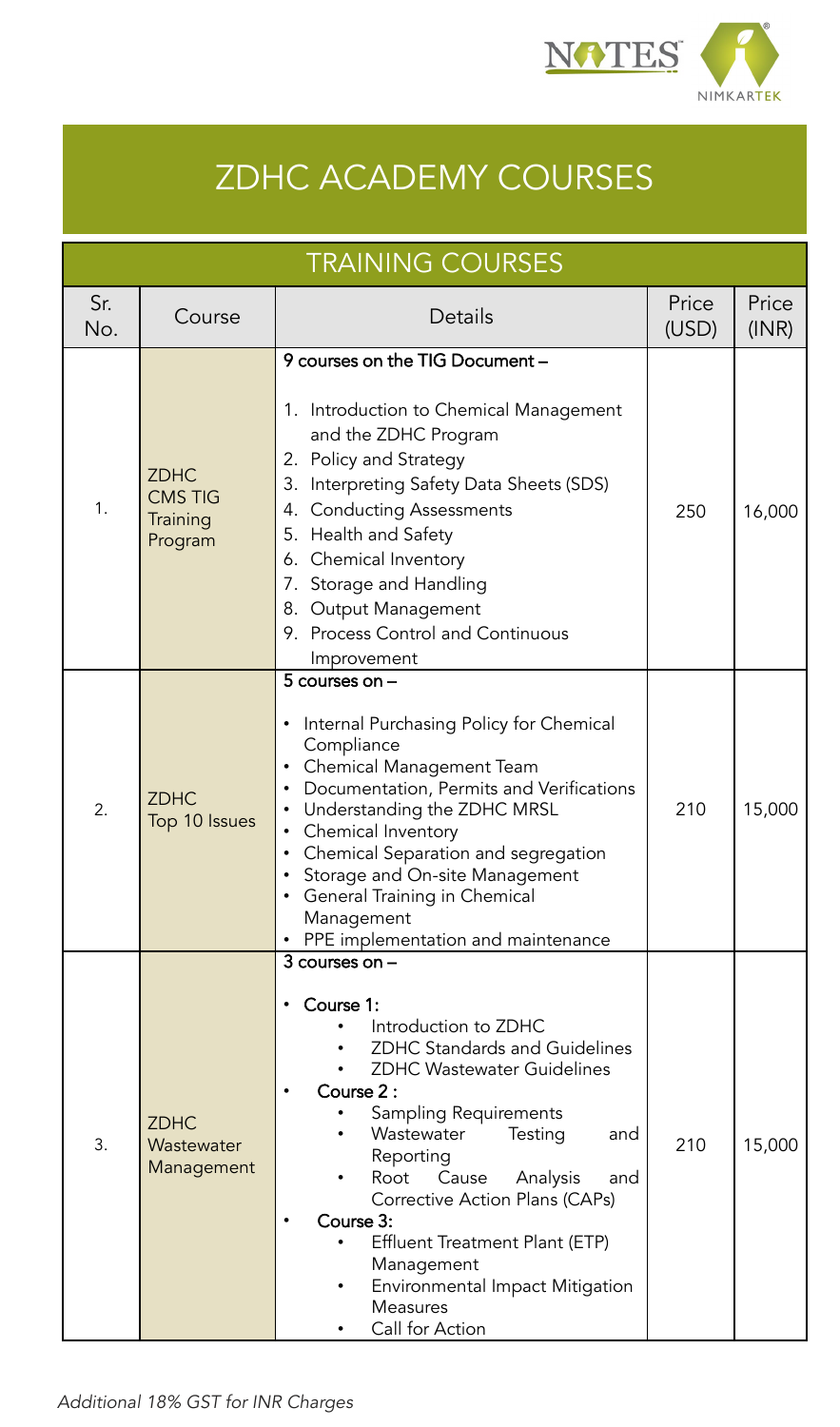

# ZDHC ACADEMY COURSES (CHINESE)

| <b>TRAINING COURSES</b> |                                                                                                        |                                                                                                                                                                                                               |                |  |  |
|-------------------------|--------------------------------------------------------------------------------------------------------|---------------------------------------------------------------------------------------------------------------------------------------------------------------------------------------------------------------|----------------|--|--|
| Sr.<br>No.              | Course                                                                                                 | Details                                                                                                                                                                                                       | Price<br>(USD) |  |  |
| 4.                      | ZDHC化学品管<br>理系统-技术行<br>业指南 (CMS<br>TIG)<br><b>ZDHC</b><br><b>CMS TIG</b><br><b>Training</b><br>Program | 9课程-<br>1. 化学品管理简介<br>2. 政策和策略<br>3. 理解安全数据表(SDS)<br>4. 评估<br>5. 健康和安全<br>6. 化学品清单<br>7. 存储和操作<br>8. 输出管理<br>9. 过程控制与持续改进                                                                                     | 350            |  |  |
| 5.                      | <b>ZDHC</b><br>废水管理-课程<br><b>ZDHC</b><br>Wastewater<br>Management                                      | 3课程-<br>• 课程 1:<br>ZDHC简介<br>$\bullet$<br>标准和指南<br>$\bullet$<br>ZDHC废水准则<br>课程 2:<br>$\bullet$<br>采样要求<br>$\bullet$<br>废水检测和报告<br>根本原因分析(RCA)和纠正措<br>施计划 (CAP)<br>课程 3:<br>汚水处理厂 (ETP) 管理<br>减轻环境影响措施<br>行动呼吁 | 300            |  |  |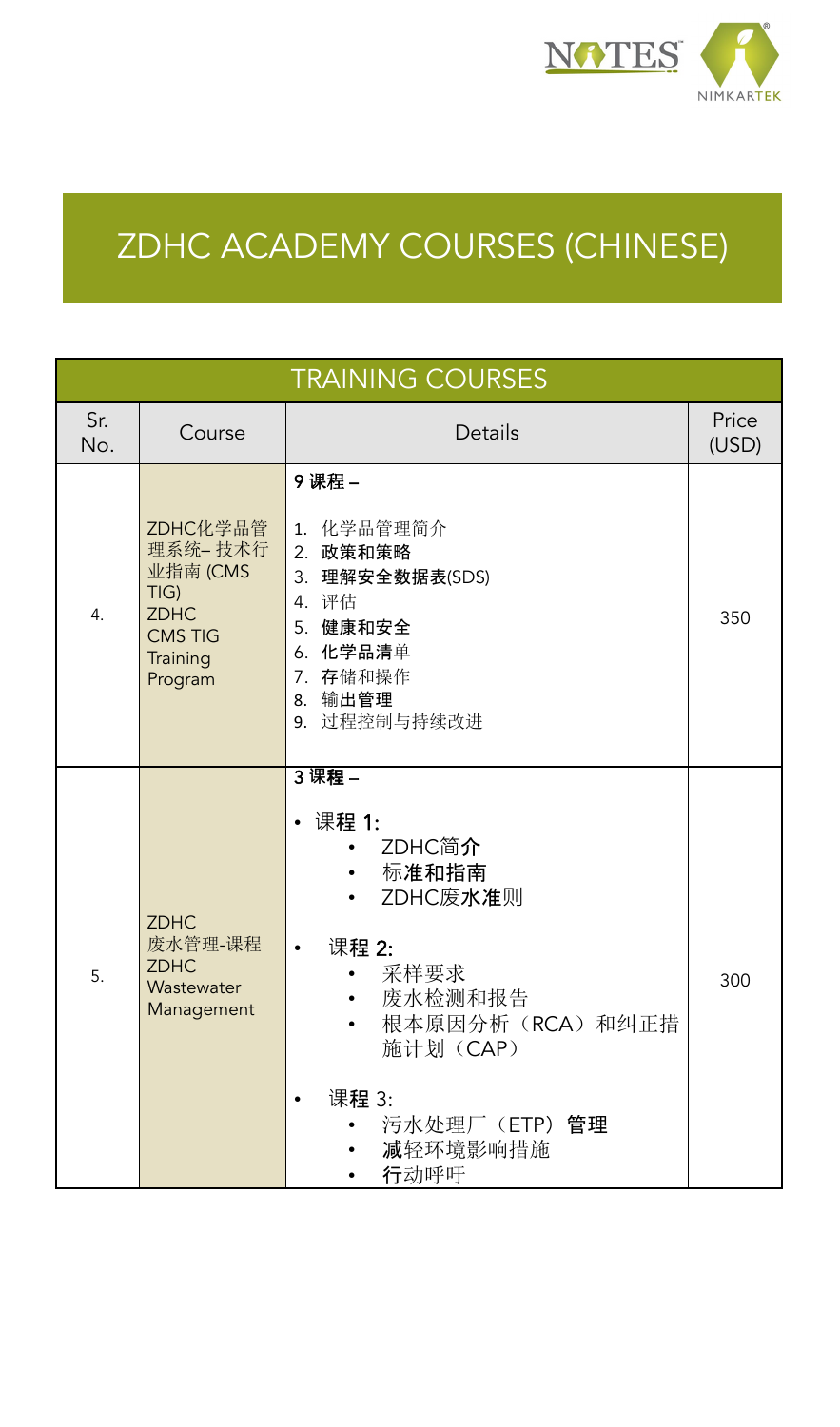

# HIGG FEM COURSES

|            | <b>TRAINING COURSE</b>      |                                                                                                                                                                                                                                                                                                                                                                                                                                                                                                                                                                                                                                                                                                                  |                |                |  |  |  |
|------------|-----------------------------|------------------------------------------------------------------------------------------------------------------------------------------------------------------------------------------------------------------------------------------------------------------------------------------------------------------------------------------------------------------------------------------------------------------------------------------------------------------------------------------------------------------------------------------------------------------------------------------------------------------------------------------------------------------------------------------------------------------|----------------|----------------|--|--|--|
| Sr.<br>No. | Course                      | Details                                                                                                                                                                                                                                                                                                                                                                                                                                                                                                                                                                                                                                                                                                          | Price<br>(USD) | Price<br>(INR) |  |  |  |
| 1.         | <b>Higg FEM</b><br>Overview | 2 courses on Overview of the Higg FEM and<br>its Sections-<br>1. Introduction to SAC Higg FEM<br>• Introduction to Sustainable Apparel<br>Coalition<br>Background, purpose, structure and<br>$\bullet$<br>intent of Higg FEM<br>Higg FEM Purchasing<br>Higg FEM Scoring and Verification<br>$\bullet$<br>Understanding the FEM Results<br>$\bullet$<br>2. Introduction to Higg FEM Sections<br>This course provides a brief overview<br>٠<br>of the 7 environmental impact areas<br>covered in the Higg FEM, as given<br>below:<br>o Facility Site Information and Permits<br>o Environmental Management<br>Systems<br>o Energy<br>o Water Use<br>Wastewater<br>Air Emissions<br>Waste<br>o Chemicals Management | 120            | 8,500          |  |  |  |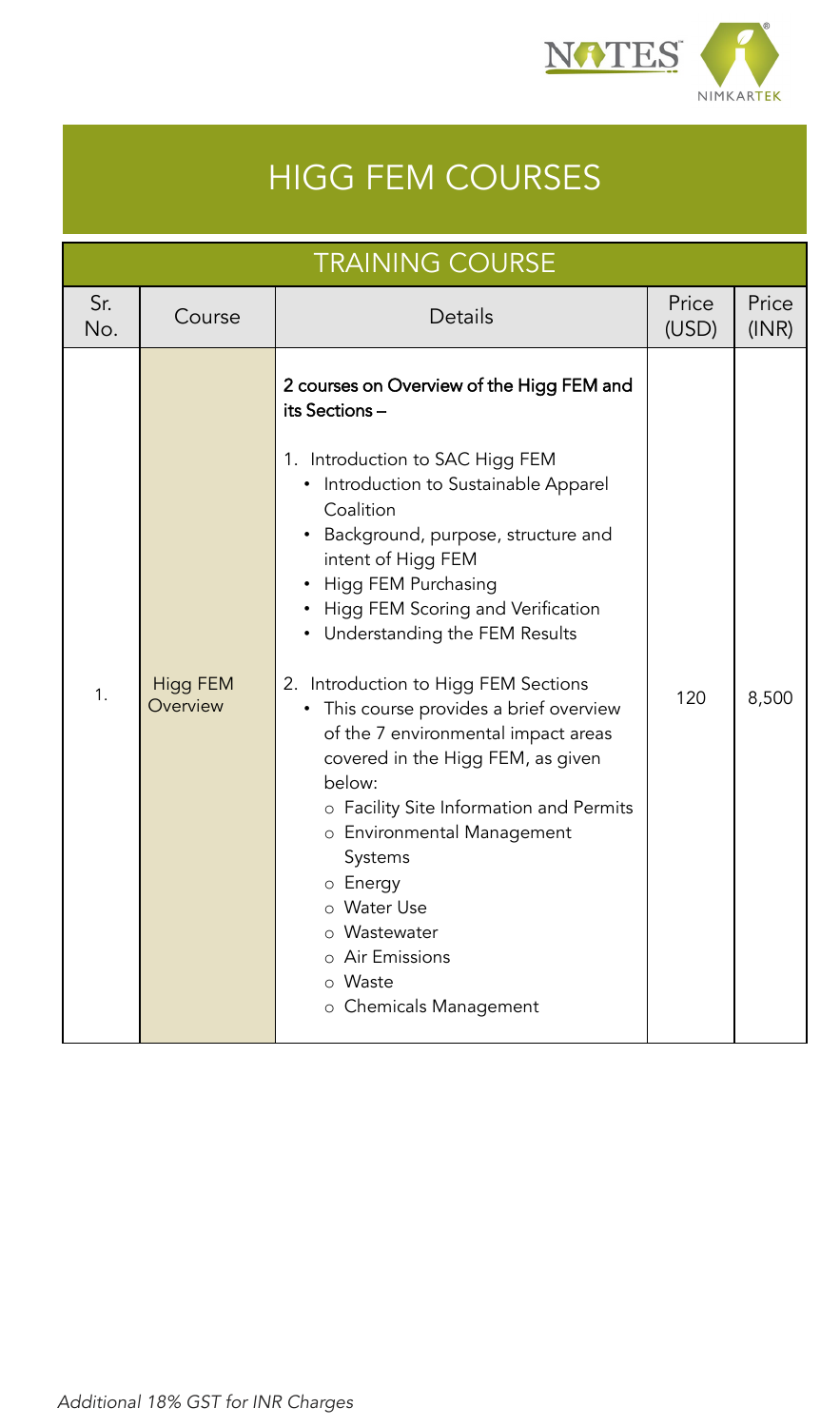

### HOW DO I SUBSCRIBE TO NOTES TRAINING



http://notes.nimkartek.com

# BENEFITS OF USING NOTES PLATFORM



Global Reach Reach out to your entire Supply Chain. Access our trainings ANYTIME, ANYWHERE



Scalable and Flexible You can customize the program to train specific audience's



Support Technical and Admin Support



**Security** Highly secure platform integrated with a Payment Gateway and 365x24x7 data back up



User Friendly Content Trainings are Interactive and Engaging. The Content can be translated in over 30 Languages



Module Features Assessments, Resource Materials, Activity Slides, Quizzes, Bookmarking and Ordered Learning.



Reporting NOTES can generate various reports that help measure training impact



E-commerce Purchases can be selfpaid or sponsored for single of multiple licenses.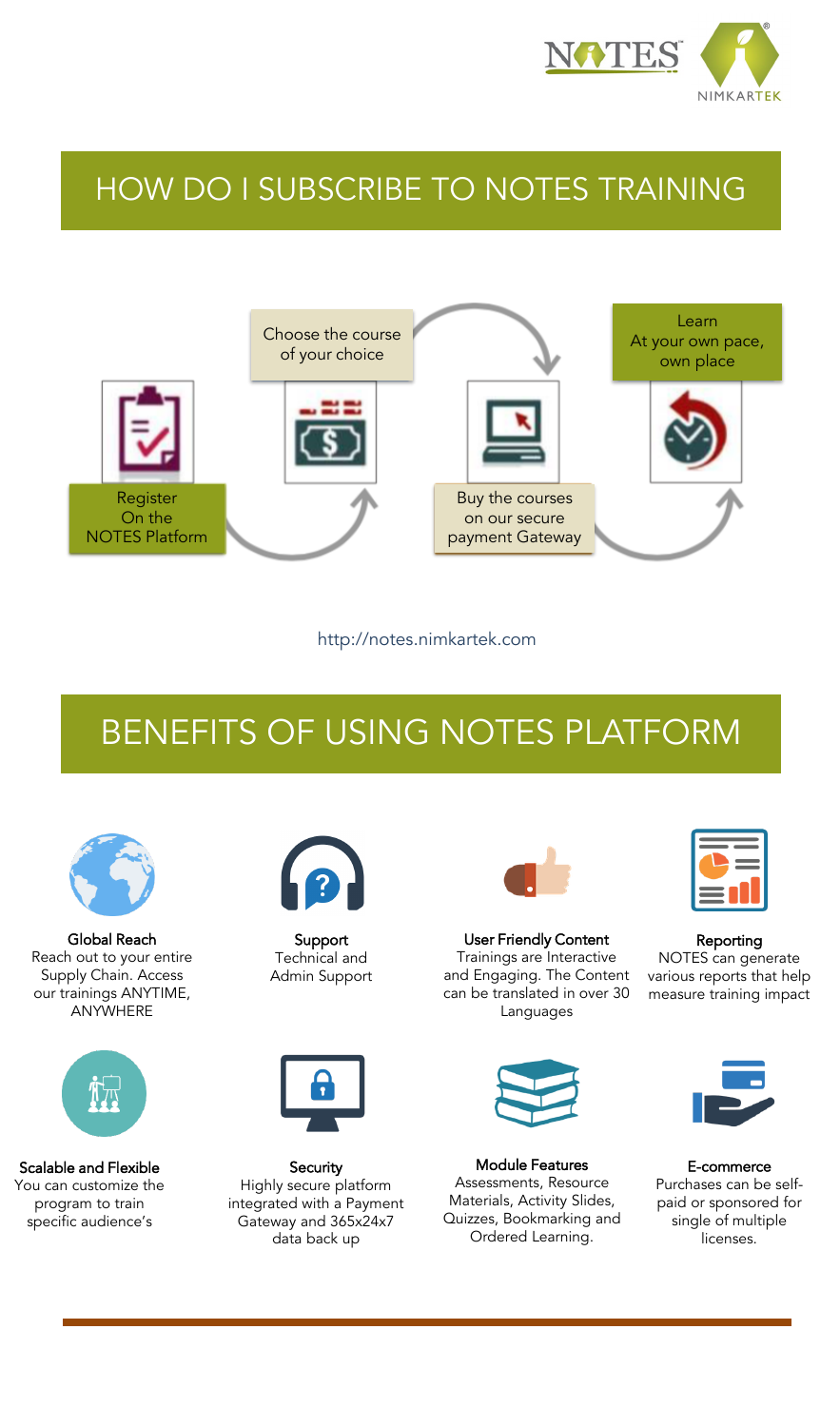

## BESPOKE LEARNING



Ready training modules might not cover your organization's goals and priorities, as it does not enable you to tailor your program.

NimkarTek understands the importance of infusing tailor-made training with your strategy, thereby creating the user specific, highly effective and engaging online learning experience.

NimkarTek offers a world-class customized training for your supply chain. Our team will help prioritize your strategy, develop training plans and develop high-quality custom courses that work within your budget. Our online courses create an enjoyable, interactive user experience.

#### Write to us for more details.

### CHOOSE YOUR TRAINING MODULE ON THE NOTES PLATFORM



#### Designer Team

- Restricted Substances in Textile
- Basics of textile fibers & Coloration
- Business case for Chemical Compliance

#### Buying/Sourcing Team

- Restricted Substances in Textile
- Testing Requirements for RSL Compliance
- Global Legislations for Chemicals in Textiles
- Business case for Chemical Compliance

#### Compliance Team

- Restricted Substances in Textile
- Best Practices for RSL Compliance
- Global Legislations for chemicals in Textiles
- Business case for Chemical Compliance

### Suppliers (Tier I Vendors and Mills)

- Restricted Substances in Textile
- Testing Requirements for RSL Compliance
- Chemical management systems for compliance
- Chemical safety program at the Workplace